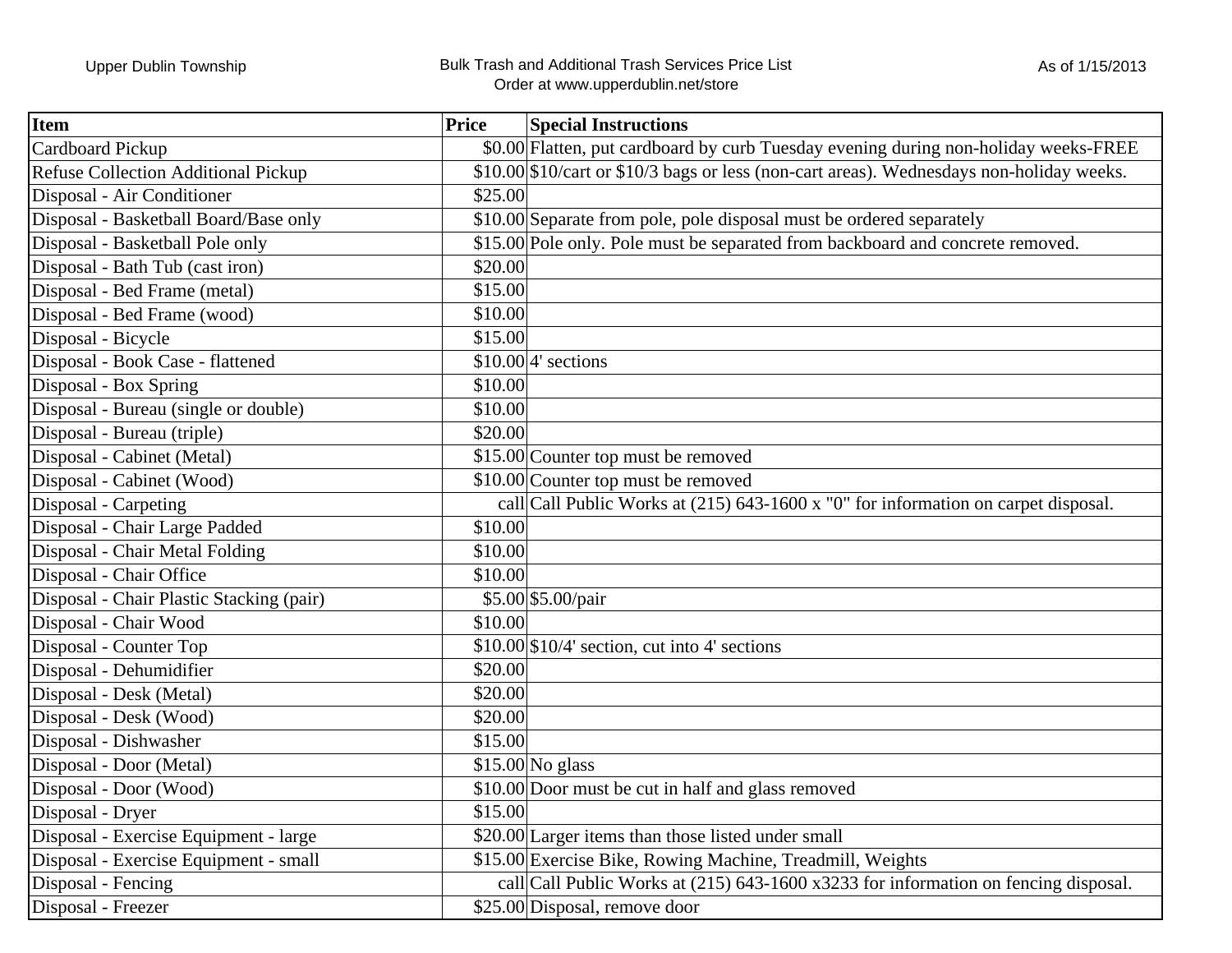## Upper Dublin Township **Bulk Trash and Additional Trash Services Price List** Order at www.upperdublin.net/store

| Disposal - Furnace                              | \$20.00                                                                                  |
|-------------------------------------------------|------------------------------------------------------------------------------------------|
| Disposal - Garage Door - Metal                  | \$30.00                                                                                  |
| Disposal - Garage Door - Wood                   | \$20.00                                                                                  |
| Disposal - Grills                               | \$15.00 Remove propane tank                                                              |
| Disposal - Headboard - Metal                    | \$10.00                                                                                  |
| Disposal - Headboard - Wood                     | \$10.00                                                                                  |
| Disposal - Hot Water Heater                     | \$20.00                                                                                  |
| Disposal - Ladders                              | \$15.00                                                                                  |
| Disposal - Lamps                                | \$5.00                                                                                   |
| Disposal - Lawn Furniture (Metal)               | \$15.00 Chaise Lounges, Umbrella Base, Umbrellas, Tables (NO Glass) \$15 each.           |
| Disposal - Lawn Furniture (Wood)                | \$10.00 Chairs, Chaise Lounges, Umbrella Base, Umbrellas, Tables (NO Glass) \$10 each.   |
| Disposal - Lawn Furniture Chairs (pair)         | \$10.00 \$10.00/pair                                                                     |
| Disposal - Lawn Mower - Push                    | \$15.00 Remove fuel and oil                                                              |
| Disposal - Lawn Mower - Riding                  | \$20.00 Remove fuel and oil                                                              |
| Disposal - Mattress                             | \$10.00 Price is per piece                                                               |
| Disposal - Picnic Table & Benches               | $$15.00$ Remove legs (no ants)                                                           |
| Disposal - Playhouse - small                    | \$15.00 Breakdown playhouse (slide or snap apart) (Little Tykes-four walls and one roof) |
| Disposal - Refrigerator, full size              | \$25.00 Remove door                                                                      |
| Disposal - Refrigerator, small dorm size        | \$15.00 Remove door                                                                      |
| Disposal - Sandbox                              | \$10.00                                                                                  |
| Disposal - Shed (small)                         | \$30.00 Needs approval/review by Public Works                                            |
| Disposal - Sink - Porcelain                     | \$10.00                                                                                  |
| Disposal - Sink - Stainless Steel               | \$15.00                                                                                  |
| Disposal - Sofa - Bed                           | \$25.00                                                                                  |
| Disposal - Sofa - Love Seat                     | \$10.00 Sofa-Love Seat                                                                   |
| Disposal - Sofa - Sectional (price per section) | \$5.00 Each standard section is \$5.00. Each section with a recliner is \$10.00.         |
| Disposal - Sofa - Standard                      | $$20.00$ Non-reclining                                                                   |
| Disposal - Stove/Oven/Range                     | \$15.00 Wall or microwave                                                                |
| Disposal - Swing Set - Metal                    | \$30.00                                                                                  |
| Disposal - Swing Set - Wooden                   | \$40.00 Must be cut into 4' sections with all concrete and hardware removed              |
| Disposal - Swing Set - Wooden with playhouse    | \$50.00 Must be cut into 4' sections with all concrete and hardware removed              |
| Disposal - Toilet                               | \$10.00                                                                                  |
| Disposal - Tools - Large/Garden Items           | \$15.00 Chain saw, wheelbarrow, lathe, grinders, band saw                                |
| Disposal - Vacuum                               | \$15.00                                                                                  |